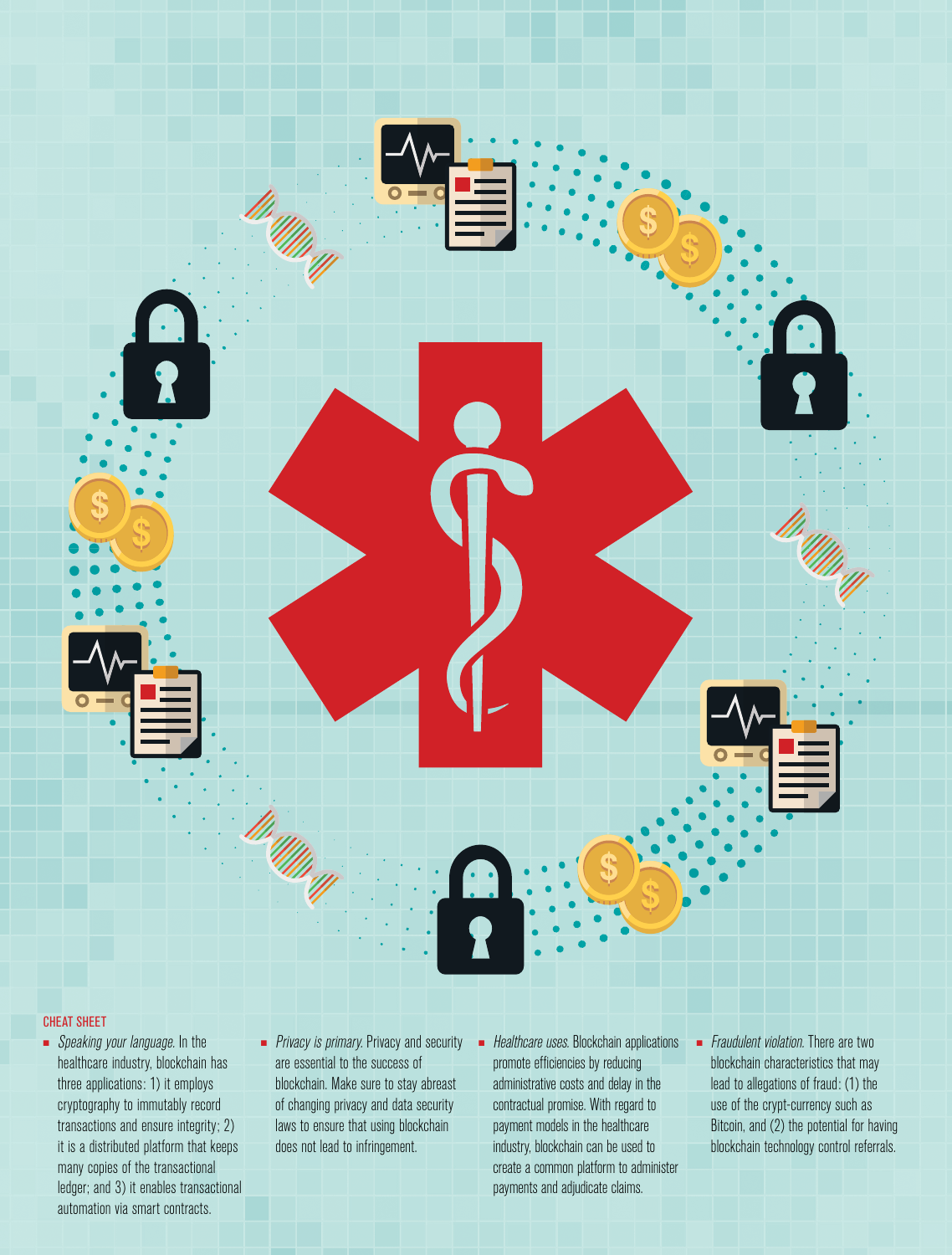# Blockchain Meets Healthcare: **Understanding the Business Model and Implementing Initiatives**

By Les Wilkinson, Jason I. Epstein, and Roy Wyman The way we think of healthcare IT (HIT) is undergoing a radical shift. HIT resources currently revolve around central hubs and intermediaries for data and transactions. Hospitals, payors, electronic health record (EHR) vendors, supply chain management companies, and others serve these roles at great cost in time and money. The entire healthcare industry, like many others, is considering blockchain technologies to deliver more efficient ways to share and use data and transact business in secure environments.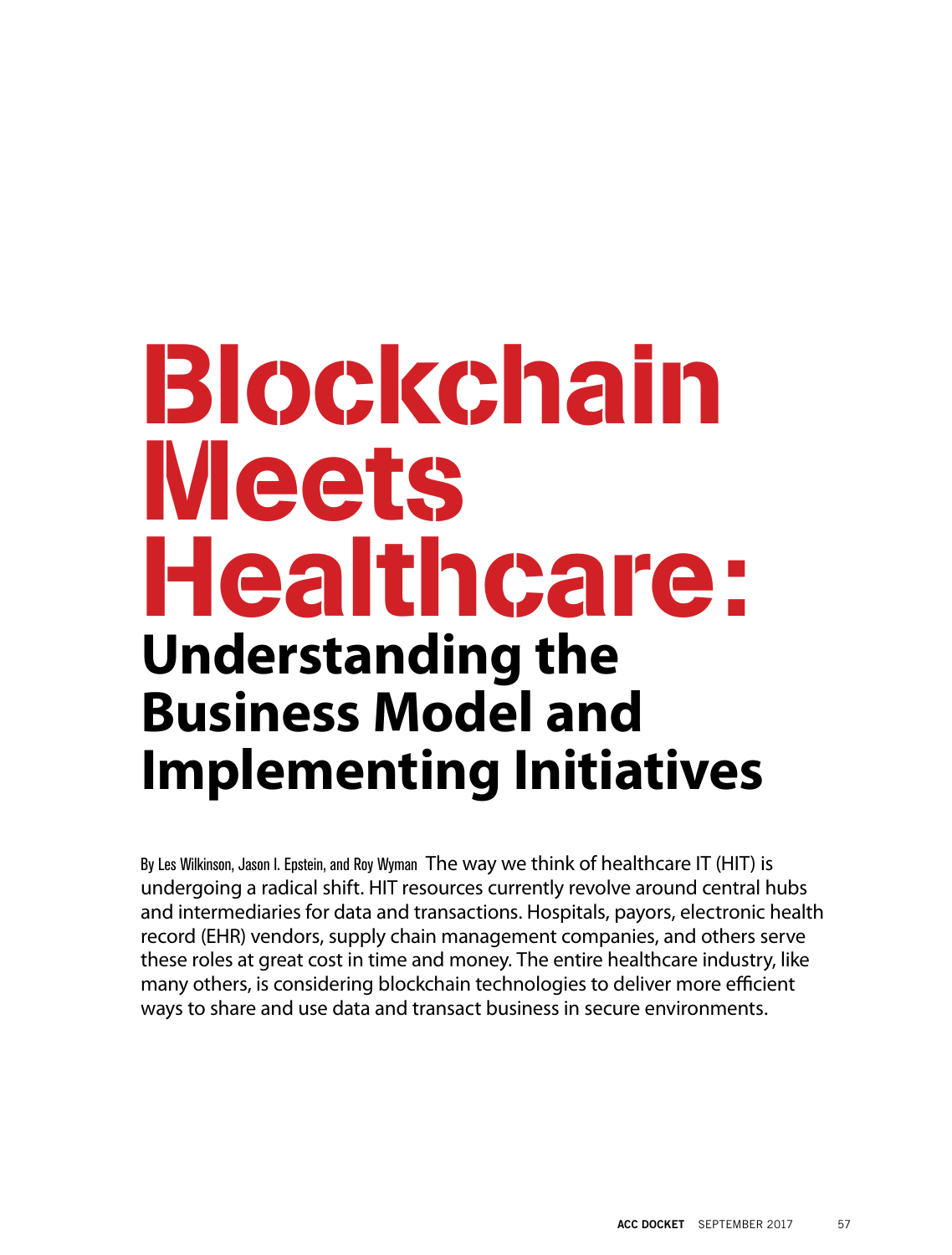A recent survey from IBM indicates that 16 percent of healthcare entities may already be working with blockchain in 2017. Often businesses interested in blockchain may not fully understand how the process works or applies to them. This article provides a summary of blockchain, identifies legal issues, and discusses some of the exciting possibilities and challenges to execution. As lawyers, our goal should be to understand blockchain business models and "use cases," avoid the hype, and help our clients determine if and how to implement blockchain initiatives.

## Origin of blockchain technology

The origins of blockchain lie in the advent of Bitcoin, the decentralized virtual currency. Bitcoin can be thought of as three layers of technology: On top is the actual digital currency that bears its name; in the middle is the protocol layer, which enables and provides utility to the currency; and at the bottom is the Bitcoin blockchain that forms a trusted or — perhaps better stated trustless record of all Bitcoin transactions that have ever been executed. The "blocks" in "blockchain" are the ordered, time-stamped, and digitally encrypted records or transactions connected to the immediately preceding block. The blocks are connected through cryptographic algorithms or "hashes." The chain of blocks is thus called a "blockchain."

# The language of blockchain

Industries are coming together to form consortia such as R3 for financial services and most recently HashedHealth in the healthcare space. Projects like Ethereum and Hyperledger are working to collaboratively build an open-source, cross-industry protocol blockchain platform for use beyond cryptocurrency. There is no single definition of "blockchain," but Hyperledger provides a pretty good one:

A shared ledger between a set of entities that faithfully records a series of transactions, without needing trust and a smart contract platform, for embedding scripts that run across the network and can add new entries to that ledger. Some systems are permissioned (where entities are named/known), and others are unpermissioned (where anyone can participate, even anonymously).

Blockchain has exciting applications in healthcare because it, among other things:

- Employs cryptography to immutably record transactions, and thus ensure transactional integrity;
- Is a distributed platform that automatically keeps many copies of the transactional ledger in consensus, which ensures integrity in transactions among many enterprises; and,
- Enables transaction automation via smart contracts, allowing even greater transactional efficiency and savings.

Here is a graphic representation of the difference between the traditional, centralized network and a distributed blockchain network:

One of the defining attributes of blockchains is that they are

decentralized and distributed networks. Blockchain is often referred to as a "distributed ledger technology" (DLT). Instead of using a clearinghouse or EHR to provide centralized functions, a blockchain technology application could be managed by the network of participants — in effect, computers — that validate transactions by consensus (or, at least portions of the job of these intermediaries could be made more efficient and less costly).

The evidence of any transaction in the "blockchain" is in a shared ledger that is on every computer participating in the network. Because of the algorithms coded into the protocol layer, network participants operate within systems of "carrots and sticks" that reward participants for correctly validating transactions and penalize them for attempts to game the system, thereby creating a trustless system. The practical effect of this is that there is no "trusted intermediary" required to verify a transaction (and expecting to collect a service fee). All of the ledgers and transactions are encrypted using cryptography, so any unauthorized changes would be recognized immediately. Because of the algorithms involved, unauthorized changes are highly unlikely.



**Les Wilkinson** is general counsel and chief development officer at Nashville, Tennessee-based company Hashed Health, a leading consortium of healthcare companies focused on accelerating meaningful innovation using blockchain and distributed ledger technologies. He manages strategic partnerships and corporate development. *lwilkinson@hashedhealth.com*



**Jason I. Epstein** is a partner and co-leader of the Technology and Procurement Group at Nelson Mullins in Nashville, Tenn. He also is an adjunct professor at the Vanderbilt University Law School, where he teaches "Law of Cyberspace." Epstein has experience in blockchain, AI, cognitive computing, Internet of Things, electronic signatures, cloud computing, privacy and

security, and open source code, as well as many other technology issues facing healthcare and other companies. *jason.epstein@nelsonmullins.com*



**Roy Wyman** is a partner and member of the Healthcare Regulatory and Transactional Team at Nelson Mullins in Nashville, Tenn. He previously served as chief privacy officer and associate general counsel for a leading hospital staffing firm. Prior to that, he was senior legal counsel for CVS. In his practice, he counsels healthcare companies on the regulatory and transactional aspects of day-to-day

business matters, including the integration of technology into their operations. *roy.wyman@nelsonmullins.com*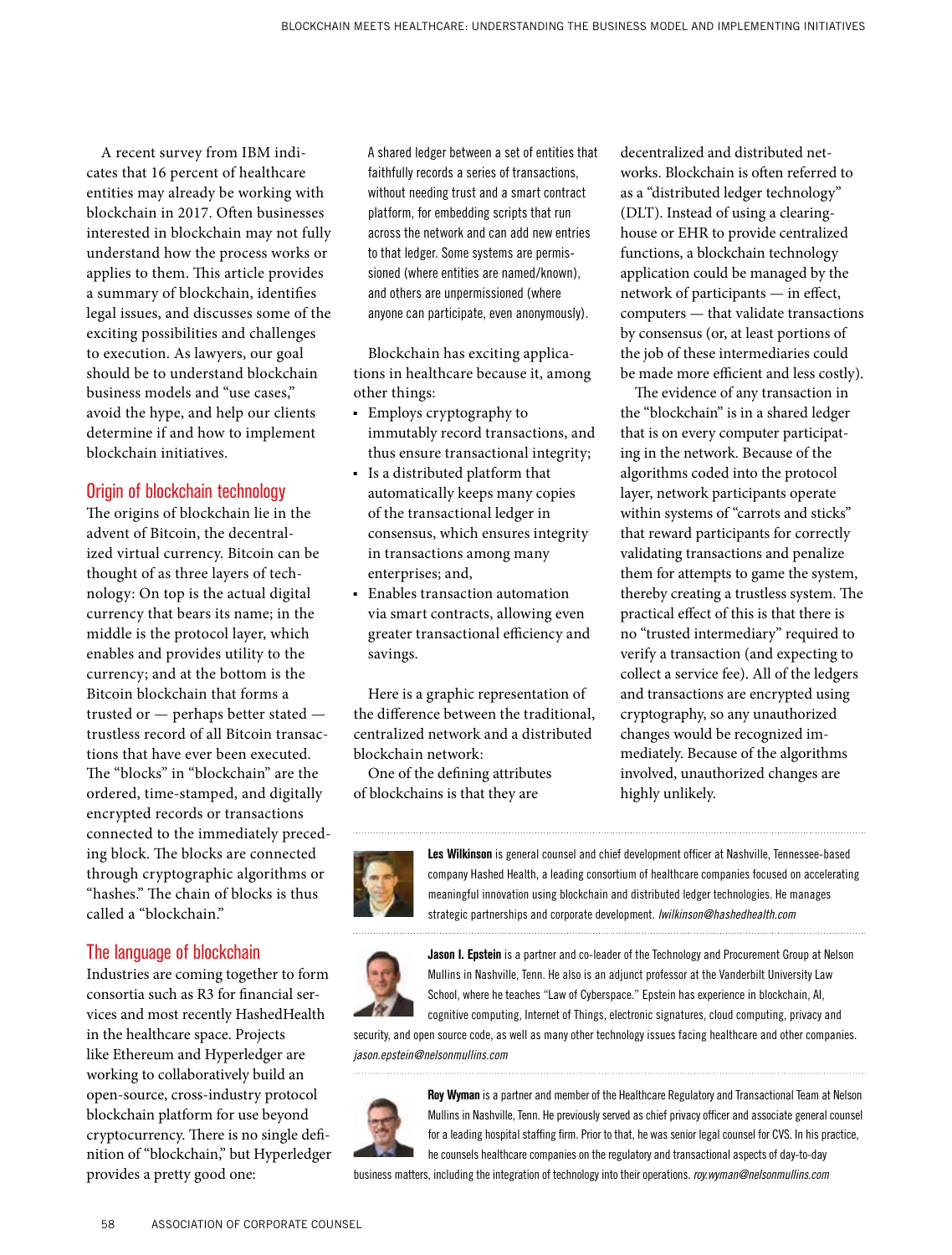# **What Does Blockchain Change?**

When two parties make a financial transaction, it has to be confirmed and recorded on a ledger. The main difference from how current systems work is who verifies the exchange



"Permissioned" blockchains are networks with known participants. "Unpermissioned" blockchains are open networks where participants are not known. Some blockchain applications have both types of participants. Depending on the industry, knowing who is on the network may not only be desired but legally required. In healthcare, for example, it will be important to control which providers and other entities have the ability to access and control patient data managed by blockchain applications. Another example is in the financial world, where knowyour-customer and anti-money-laundering statutes require identification of customers. As mentioned below, sometimes those regulations can be addressed by combining blockchain technology for transactional efficiency with applications on or "off the chain" — which use blockchain but then "reconnect" identities.

Another attribute of blockchain technologies is the concept of a "smart contract," which is a computer program that sits on top of the blockchain. It facilitates and completes a transaction automatically and often is referred to as "self-executing." In the healthcare context, a smart contract could be as

simple as a patient granting access to her healthcare record to her doctor through computer programming. Also, personal health information can live behind a smart contract that requires proof of an executed business associate agreement, which could also be confirmed through programming.

As discussed more fully below, many times it is the application used in conjunction with the blockchain that provides the greatest value in healthcare. The convergence of blockchain and artificial intelligence (AI), for example, is giving rise to what some refer to as "cognitive contracts," which are smart contracts that have auto-executing contract features on the DLT, with an AI component. In such cases, the AI learns over time to help with more personalized medicine decisions based on personal habits, family history, review and analysis of massive amounts of research data, and other unstructured data points.

# Legal issues in blockchain

As with other technologies, practicing law in the blockchain space requires the application of pre-existing legal constructs with an eye toward new issues.

Despite the hype, many of the legal issues related to blockchain are not new and can be found in technology practices generally. These include issues found with open source initiatives, intellectual property and patents (including the defensive use of patents), privacy and security, electronic signatures, and contracts. Likewise, the regulatory issues that arise in a healthcare setting largely remain the same: Federal Trade Commission requirements regarding privacy and other statements; Health Insurance Portability and Accountability Act (HIPAA); Family Educational Rights and Privacy Act limits; and European Union Data Protection Directive requirements.

In addition, having an understanding of the small but potentially growing number of laws specific to blockchain often is required. As with any new technology, addressing those issues may require new approaches, but we believe that they can be conquered with sufficient creativity.

A threshold question for clients using or developing blockchain applications is the view toward open source. Open source technology is well established and, like blockchain, comes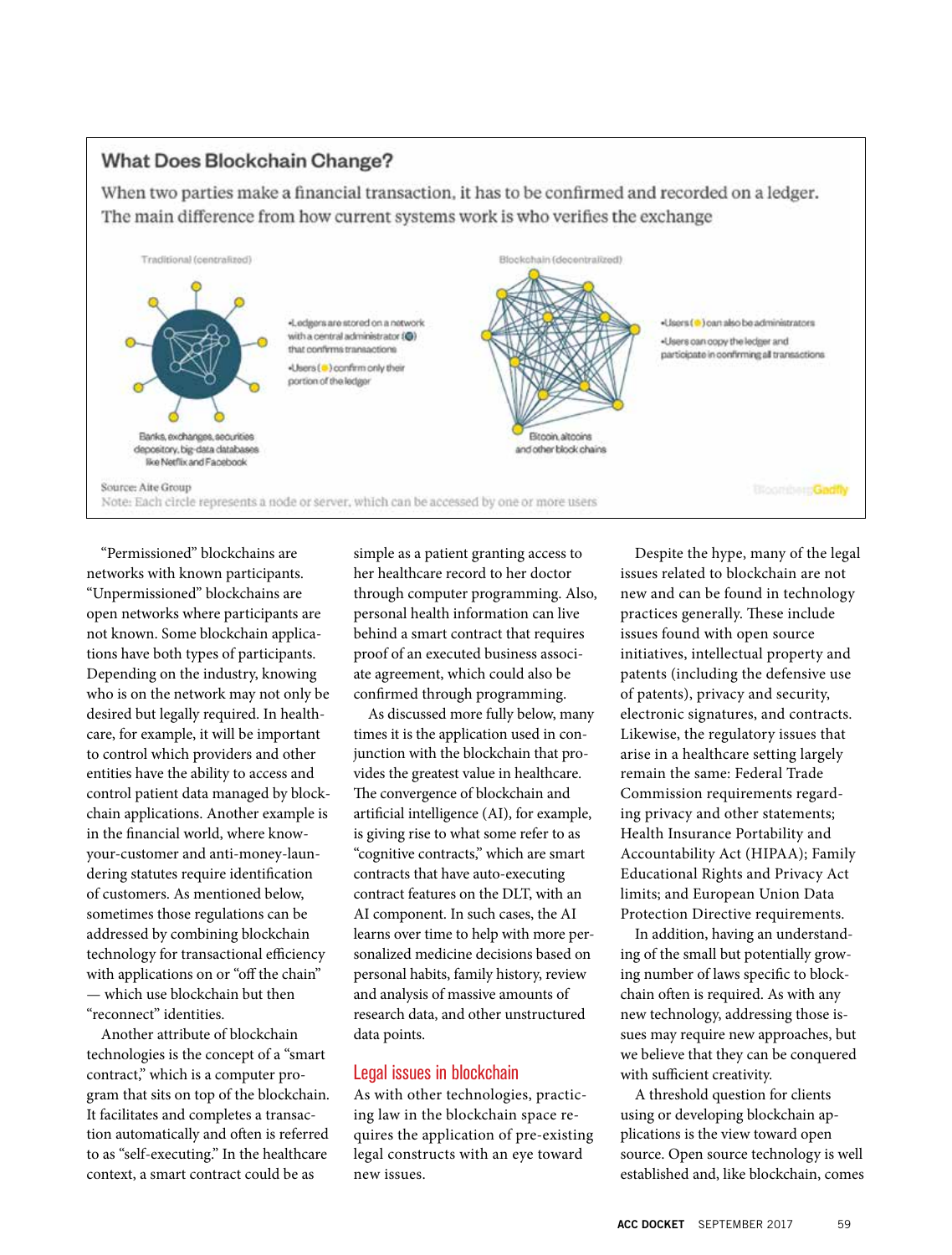# Executive summary

**When most people hear about blockchain, they think of Bitcoin, the virtual currency. But blockchain is a lot bigger than Bitcoin. In the years to come, blockchain could enable magnitudes of efficiency in many business sectors, with special implications in intellectual property, financial services, mergers and acquisitions, insurance, and anything involving the security and exchange of data. It is this last sector — data and security — that will make it attractive to healthcare, an industry built on layers and layers of medical, patient, and reimbursement data in which security is mandated and regulated.**

**Blockchain is a distributed ledger of transactions that is validated and maintained by all the computers in its network. Every user has a real-time copy of the ledger, and for a transaction to be validated, the other computers on the network must authenticate the integrity of each past transaction — contained in linear "blocks" of data — to give permission for a new transaction. There is no central server to hack into, and all users are authenticating one another before a new block of data can be added to the chain of data.**

**The promise for healthcare is a secure system for improving audit and compliance processes, financial and contract management, resource tracking and verification, and overall data liquidity at a cost that is a fraction of today's centralized databases.**

**Blockchain has the potential to revolutionize how we think about and use data, but we are in the early days. The promise of blockchain is too much for business to ignore, and networks are forming to build and test early-use cases. Look for financial services to lead the way as an early adapter, and health care shouldn't be far behind.**

with its own emotions and confusions. Open source purists, for example, require that a contributor release its own source code along with the code received under the open source license (often referred to as "copyleft," "reciprocal," or "viral" licenses). Others view open source in a broader sense in that it can include copyleft licenses but is now required to do so.

This is a key issue to address representing blockchain consortia or the decision to participate in an open source project. In fact, this led to the incompatibility of two of the major blockchain entities: Hyperledger and Ethereum.

The Hyperledger Project uses an open source license, Apache 2.0, that does not require releasing any modifications to the software received under it. Hyperledger wanted to collaborate and connect Etherium's code, which

was licensed under a copyleft license, the GPL-3. To be compatible, all of the contributors to the Etherium code would need to agree, in effect, to relicense it for use under the Apache 2.0 license. This effort failed, and so did the collaboration. Again, open source is not new, but a knowledge of it is required to assist clients in navigating the open source landscape in blockchain.

Obtaining and using patents for offensive and defensive use is also not new, and it has been an issue in open source licensing. Apache 2.0, for example, includes a patent license that grants the licensee any licenses necessary to use the code without infringement. The license goes even further, stating that any patent licenses issued to the user under the license terminate if the user initiates a patent lawsuit.

Privacy and security are a primary issue for technologies, and blockchain is no exception. One of the biggest attractions to blockchain is that it is secure and immutable. Blockchain uses cryptography to encrypt each block in the chain, making it extremely difficult to hack. Each transaction and record, for the same reason, is also immutable. If any transaction or record is tampered with, it will be recognized by the other ledgers on the chain and rejected. Hashing and encryption are familiar concepts in the world of electronic signatures and contracts. Digital signatures and records are similarly encrypted and provide very reliable evidence if needed as proof.

Electronic signature and contract laws also apply to smart contracts generally. The Electronic Signatures in Global and National Commerce Act and the Uniform Electronic Transaction Act (UETA), for example, are the primary laws establishing that no signature or transaction will be denied legal effect merely because it is in electronic form. The definitions of electronic signatures and electronic records already include smart contracts, but a potential gap could be the scope of those laws. The scope of both laws relates specifically to transactions in the business, including commercial (including consumer) and governmental spaces. While most smart contracts would still fall within those parameters, in healthcare, for example, there could be a gap where a patient merely wants to share protected health information with a professional. While that sharing of information may not qualify under the scope of the laws, the related sharing of insurance, payment, and other transactions clearly would qualify.

Vermont took the opportunity be a first mover in blockchain, recently passing a blockchain-enabling law that creates a rebuttable presumption of authenticity from an evidentiary standpoint. The report to the Vermont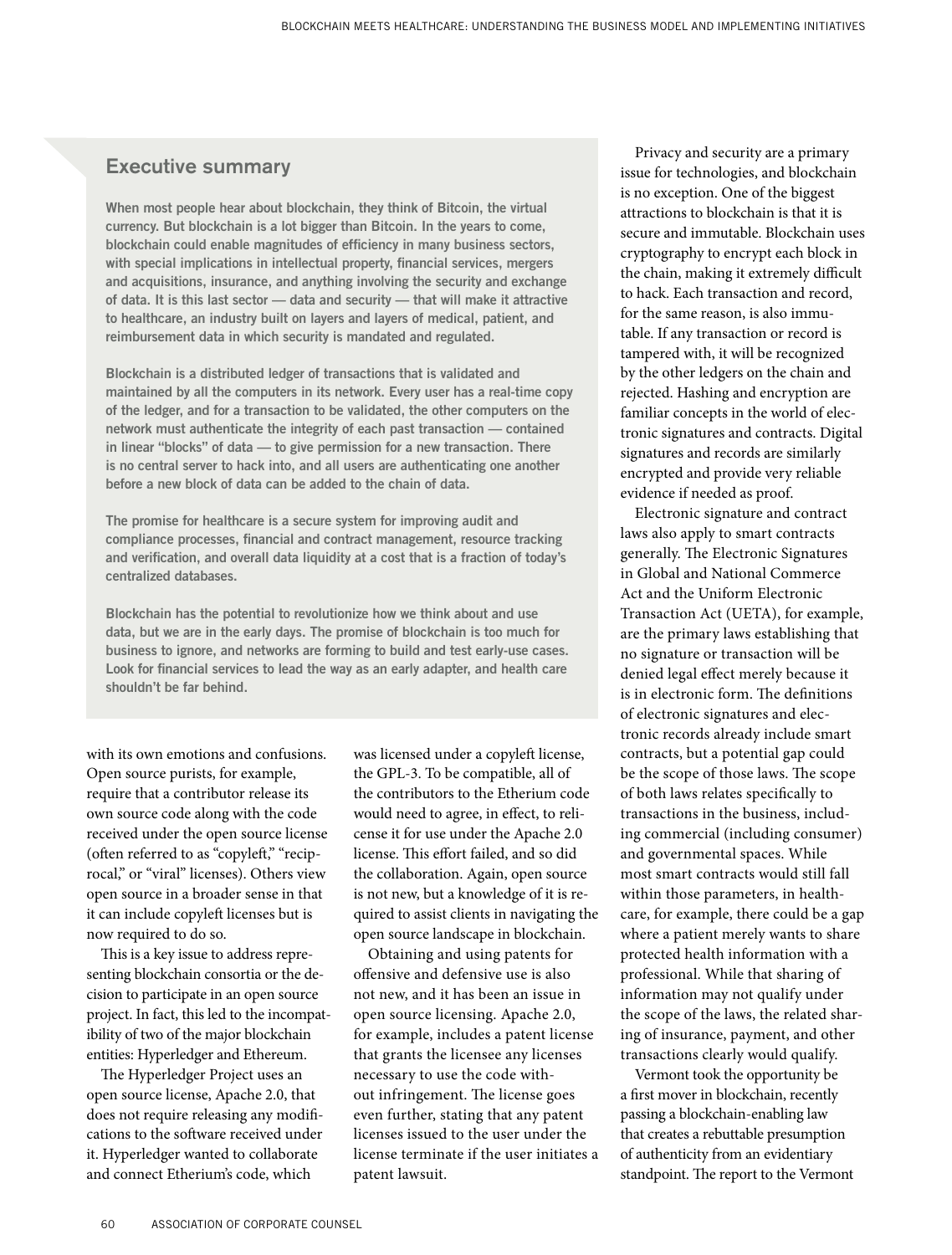legislature, "Blockchain Technology: Opportunities and Risks," gives insight into Vermont's desire to create more certainty and foster an environment of acceptance around blockchain. The report briefly discusses the potential issues with UETA and is careful to note that the state's law will not affect UETA. This concept is not new in the international community. Digital signatures, known as qualified electronic signatures in the European Union, are digitally encrypted and are given a presumption of validity under the new EU regulation eIDAS. An interesting question, however, is whether we will begin to see a patchwork of different laws with different definitions and standards.

Arizona took a different tack by recently passing a law that amended the Arizona version of UETA, the Arizona Electronic Transactions Act (AETA). AETA was amended to state that a signature that is secured through blockchain technology is considered to be in electronic form and is an electronic signature. Further, a smart contract transaction may not be denied legal effect solely because it contains a smart contract term. Arizona provides its own definitions of smart contacts and blockchain that are different from Vermont's.

As this article is written, Nevada is in the process of amending its electronic transactions law to define blockchain and include it in the definition of electronic records. It also forbids boards of county commissioners or city councils from imposing taxes or fees on the use of blockchain.

UETA and eSIGN are decidedly technology-neutral laws. They do not assume or discuss any particular type of technology platform. The rise of certain state laws are designed to address or create certainty around blockchain technology. Does the fact that Arizona amended its electronic signature law mean smart contracts were not already covered, or was it merely for clarification? Are various state and federal laws going to

suggest different definitions? Clearly, there are some gaps to fill, especially in specific circumstances, but perhaps it is time to consider the creation of uniform state or federal laws. Only time will tell, but these issues illustrate that lawyers must provide input into the debate around emerging blockchain laws.

## Healthcare use cases

Healthcare is dominated by closed, controlled operating systems with a lack of interoperability between data silos. These operating systems are controlled by market competitors with a highly complex and overlapping regulatory framework. At a high level, use cases for blockchain can be thought of in the following general areas — audit and compliance, financial and contract management, Internet of Things (IoT), and data liquidity — with identity management and security, privacy, and confidentiality applications that span those core areas.

Blockchain offers the promise of an immutable, single source of "truth" from multiple enterprise sources. Physician Payment Sunshine Act compliance provides a good example. The Sunshine Act was passed as part of the Affordable Care Act to shed light on financial relationships between drug and medical device manufacturers and doctors in order to control costs and help patients make more informed decisions when choosing healthcare professionals and treatments. The law requires manufacturers of pharmaceuticals, biologics, and medical devices to collect and track data regarding payments and other transfers of value that they make to physicians and teaching hospitals, including physician ownership and investment interests, and electronically submit such data to the Centers for Medicare & Medicaid Services. This creates a daunting administrative challenge and risk of duplicative reporting when there are multiple entities making payments on behalf of a manufacturer (e.g., clinical research organizations and group purchasing

organizations). A blockchain-supported, coordinated, decentralized framework for tracking and reporting these payments would address these issues.

Blockchain applications promote efficiencies by reducing administrative costs and delay in multiparty contractual processes. There is tremendous promise in the potential for blockchainenabled technologies to support innovative payment models. The use of blockchain to create a common platform to administer payments and adjudicate claims would address the roadblocks of trust and payment administration costs currently inhibiting those efforts.

Furthermore, such a system could bind an individual's benefits to the payment mechanism itself. The idea of programmable payments opens the door to new payment models and new, value-based market concepts.

Additionally, a distributed platform could become an enabler of self-organizing care teams that take clinical and financial responsibility for the management of conditions and delivering care. Payments could be tied to quality gates. Such payment models are not limited to our current concept of "bundles," and they can serve to support the physician-focused models emerging as a priority of the new administration.

A common legacy IoT use case lies in securing high-value assets in the supply chain. In many cases, healthcare providers, manufacturers, and suppliers still suffer from a wasteful, inefficient supply chain. IoT solutions are being deployed to help solve these problems, but current systems have their shortcomings caused by data centralization, which results in system inefficiencies and security risks.

For example, current methods can track when a shipment arrives but require an invoice, internal ticket, account payable review, and disbursement. Blockchain solves these issues by decentralizing the control of registration, verification, and ownership, chronologically tracking activities from each device.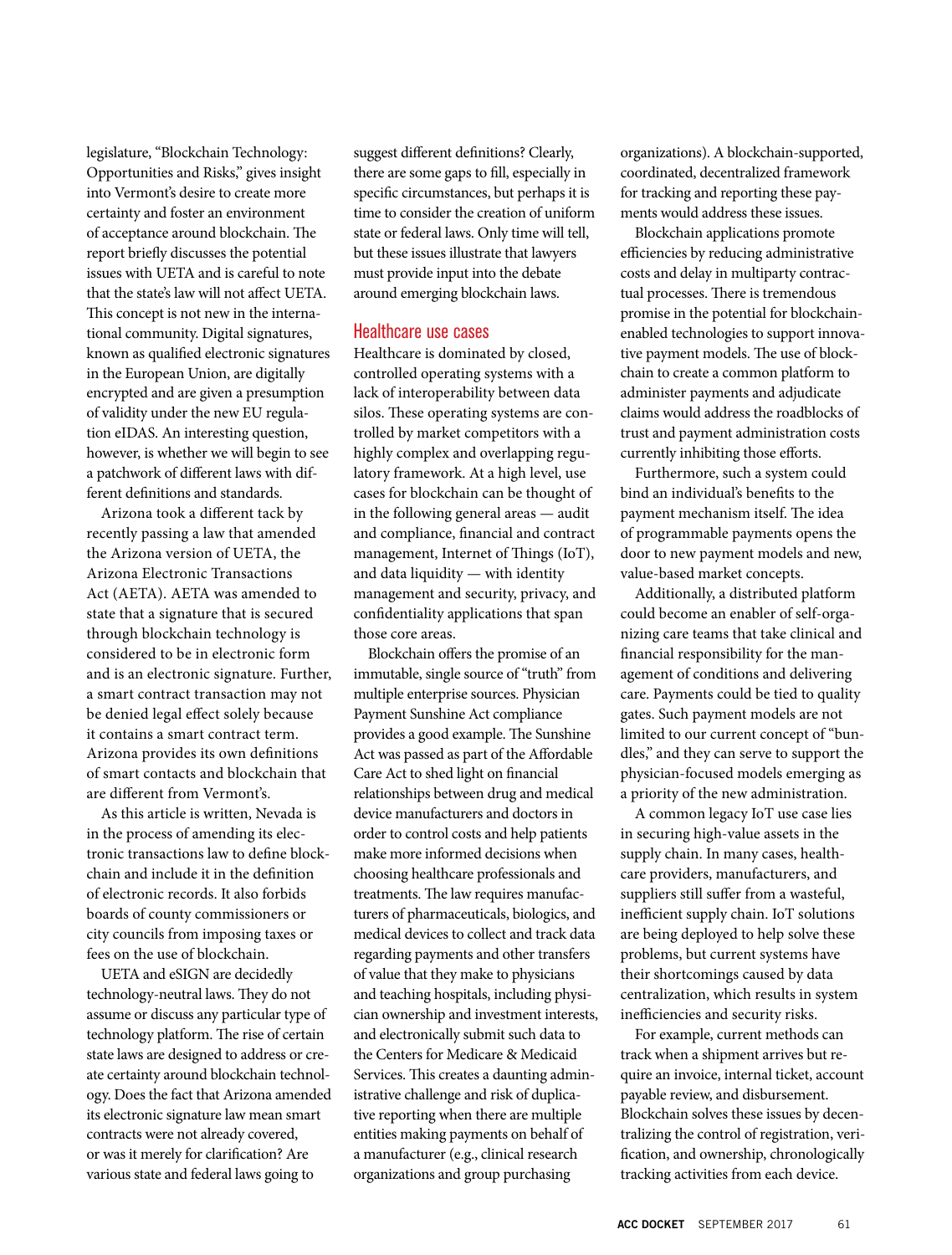Filtered device data can be translated to blockchain application program interfaces and business rules established by participating peers that can then trigger real-time workflows, alerts, invoicing, or payment. Current tracking methods, if tied to a blockchain in the future, could register delivery of a product and automatically trigger requests for payment. Device wallets could enable machine-to-machine transactions that are not possible in today's centralized systems. The result would be improved trust, accountability, transparency, and automation between devices.

 Recently, the Illinois Department of Innovation & Technology announced new blockchain "use case" projects that it seeks to develop with industry partners, with each project utilizing "light-touch" regulation, community building through education and outreach, and the integration of the technology through use cases. While still in its early stages of development, one use case would reconcile healthcare provider data from the Centers for Medicare and Medicaid Services, the Drug Enforcement Agency, state licensing boards and insurance providers and act as a single source of licensing information for providers and payers. One can easily envision such a use case creating far more efficient and accurate credentialing practices and protecting both providers and the public.

Connected devices of the future can enforce contracts, enable new collateralized finance models, and execute payments. Digital certificates can prove authority, origin, and compliance. Transfers of ownership of pharmaceutical, medical equipment, and all other assets become properly structured and auditable. IoT data can be monetized in new ways that empower patients. Connected devices will help shift more services out of expensive hospitals to the home or an alternative site where patients can access services at a lower cost and risk.

Perhaps the most heralded use cases for blockchain in healthcare stem from the idea of universal data interoperability. Most of us are familiar with the troubles caused by data silos. The upside to interoperability includes facilitating more effective patient-reported outcome measures, data management, and self-sovereign consumer health data aggregation. Credentialing provides a good use case. Providers must be credentialed and approved to treat patients, write prescriptions, and receive payment. Yet, oftentimes, more than 20 percent of the data in a payor's directory that lists credentialed providers is incorrect. The current process of confirming provider credentials, granting privileges, and enrolling physicians in payor networks is managed in many different systems, making it difficult to keep it current. The credentialing and enrollment processes are lengthy and cumbersome, rife with inconsistent data formats and workflows. A blockchain-enabled, decentralized, transactional layer that allows providers, health systems, and health plans to share updates and corrections of provider data files in real time will address these issues.

#### Healthcare blockchain legal concerns

Healthcare has a long history of addressing novel and complex models. This history, at a minimum, provides hope for resolution and perhaps some guidance on specific answers from a legal standpoint.

#### **Governance**

Many of the issues relating to governance will, to those familiar with healthcare arrangements, sound familiar. Recent trends toward edge computing, for example, are nothing new to HIT, where the rise of health information exchanges (HIEs) more than 10-years ago created dispersed networks, often without the need for a central repository. Governance of these networks took many forms, from common agreements executed by all parties to creation of a centralized entity that

operates the HIE. Examples include the Nationwide Health Information Network (NHIN), a program established by the federal government that uses a common set of agreements among participants. Other governance approaches have been adopted in California, and in several, such as Manifest MedEx, a separate entity has been created that serves as a central control structure.

Before HIEs were popular, management services organizations, integrated physician associations, physician-hospital organizations, and numerous other types of arrangements were used to integrate diverse entities. Again, these arrangements often lacked a single, central entity to control governance, and decision-making was pushed to the edge of the entity, with a mixture of collaboration through committees and dispersed control — where each entity controlled its own, limited sphere.

Theoretically, blockchain should permit the epitome of decentralized governance. The structure itself has no central control, and the rules governing transactions are written directly into the code that sits atop the DLT. Stated starkly, by using the software resting on the distributed ledger, some would argue that the individual is agreeing that the software code is, itself, the law. In at least one case, however, the code for a smart contract on blockchain technology itself was exploited. In that case, cryptocurrency software had a bug that permitted a single user to divert approximately US\$50 million, a significant portion of the total value in the currency.

Such diversion, however, complied with the network's rules and, apparently, the relevant law. In such a situation, does the network simply accept the outcome as an unfair windfall? Is the blockchain network permitted to split the chain — called a hard fork — and fix the software?

As is often the case with technology, the issue does not arise in the context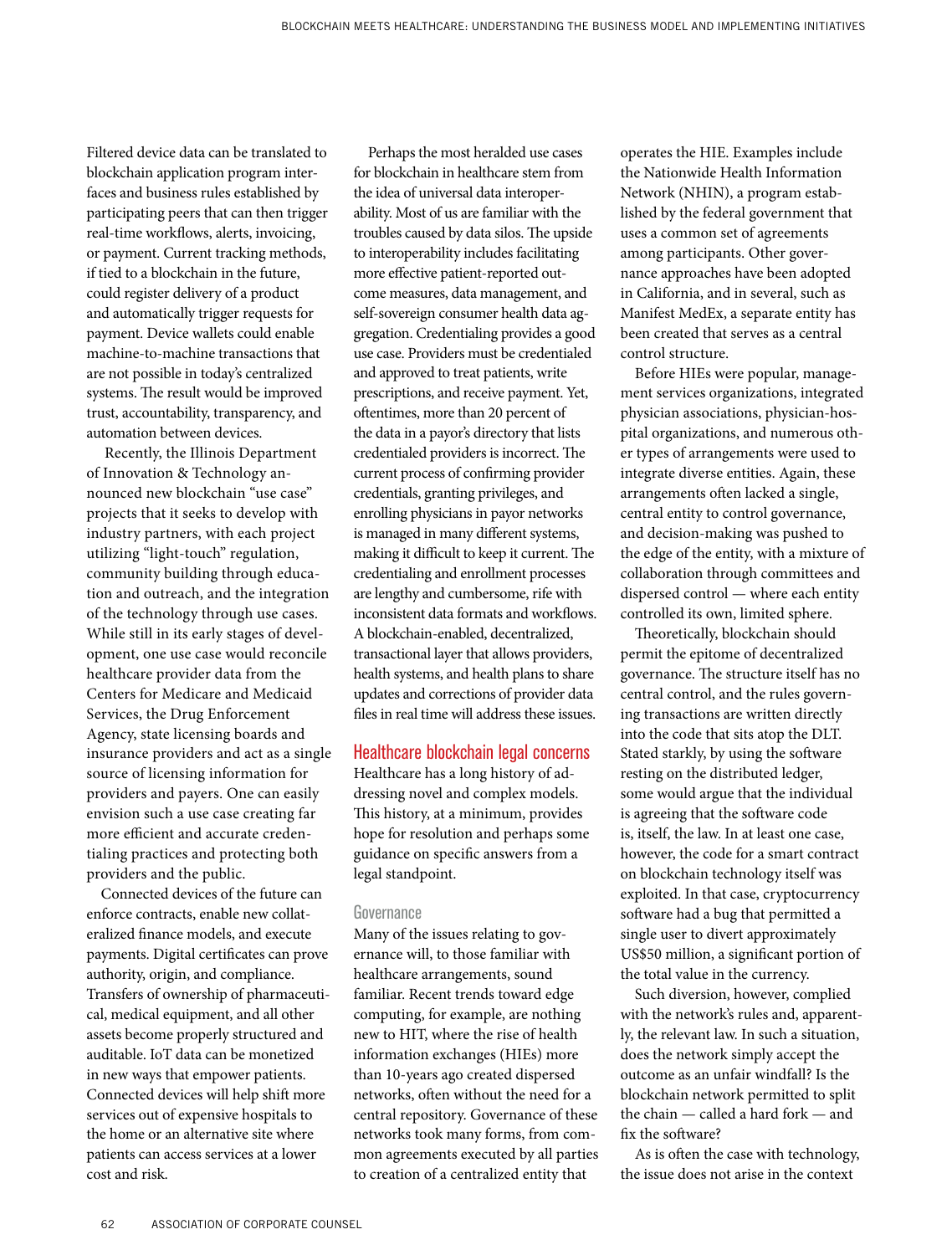of a purely technological environment, or a purely human context, but rather in the rough patches where human and code interactions take place. If the community were comfortable allowing software to control all outcomes, then there would be no governance issue. If the network relied solely on traditional, "dumb" contracts, the legal system would address the question.

But our expectations of justice tend to bump up against the hard-and-fast realities of living in a world controlled by software. Ultimately, how these issues are resolved — whether by acceptance of all outcomes, invocation of traditional legal structures, or some hybrid — likely will evolve, much like the technology itself. In the interim, communities supporting a blockchain often will act after the fact to coordinate a response to these situations.

Other communities, seeing these risks, will create structures to discuss and coordinate. The hope that a sort of governance meta-software sitting on top of the distributed ledger could be drafted to resolve these issues, at this stage, seems overly optimistic, given the vagaries and incredible creativity of human beings in creating new problems.

#### Privacy and security

Privacy and security concerns are areas where one might argue that current laws make DLT difficult, if not impossible, to implement in certain circumstances. Certainly, the structure of laws and regulations like the administrative simplification rules of HIPAA assume a world that involves centralized control over records and did not envision blockchain technologies. Nonetheless, we believe that well-designed blockchain structures can avoid many of the pitfalls found in state and federal privacy and security laws.

For example, some have assumed that for electronic medical record software to set on top of a blockchain, every person in the blockchain network would need to execute a business

associate agreement (BAA), allowing it to access such records. We believe that this fear misunderstands both the nature of a distributed ledger and the nature of HIPAA.

With regard to the ledger, each block within a blockchain will hold a relatively small amount of information. As such, space within the blockchain per se is cramped, and there would never be sufficient room to hold all of the records for every individual within a good-sized EHR. To get around this, the blockchain uses data pointers to non-blockchain storage where data is kept. The pointers are encrypted so that security is retained while not overstuffing the blocks. As such, to say that each computer in the network would need a BAA because each maintains protected health information is incorrect — only the location of the actual protected health information (PHI), pointed to by the blockchain, would maintain such PHI.

One might assume, then, that a single BAA with the entity maintaining the actual PHI would be required and sufficient. HIPAA, however, is not so straightforward. Rather, a BAA is only sufficient when a business associate, such as a vendor, is acting on behalf of a covered entity such as a healthcare provider, payor, or clearinghouse or on behalf of another business associate. In this case, the party holding the data may or may not be acting on behalf of such an entity. If one assumes that the nature of health records will remain fixed in amber, regardless of technological advances, and that EHRs will remain the same, except resting on top of a distributed ledger, then a business associate agreement between the relevant covered entity, such as a hospital, and the party holding the PHI would make sense.

For numerous reasons, however, we doubt that a blockchain-dependent EHR would necessarily be operated by a traditional healthcare provider. One of the great advantages of the technology is its ability to give individuals control over data. If an individual patient is able to access, distribute, and control his or her own data, why would a hospital need, or even want, to maintain the data for nonclinical purposes? Instead, when an individual visits a care provider, a smart contract could automatically transfer relevant information regarding the details of the visit to the relevant payor or could simply confirm the nature of the visit and automatically credit the provider's account with the relevant amount of money.

Patients are not covered entities under HIPAA. Because the patient's information is controlled and maintained solely by the patient and/or an entity acting on behalf of the patient, no covered entities are implicated and HIPAA becomes irrelevant. We believe

# Estonia and Dubai are blockchain innovators

**In the United States, there is great hope that blockchain can help us curb our addiction to inefficient, high-cost healthcare. But perhaps the most exciting opportunities for distributed ledger solutions exist in the global public health arena. Leading examples are Estonia and Dubai, which are implementing electronic medical records on blockchain to enable the use of secure and reliable health records, create efficiencies, and allow patients to take control over their own records. Further, public health problems related to medical record portability, medical identity, siloed disease registries, provider access, and immature health supply chains are more pronounced in some of the developing world. Many other locales have the potential to leapfrog legacy infrastructure and regulatory concerns that, in many ways, have become a limiting factor for progress in some markets.**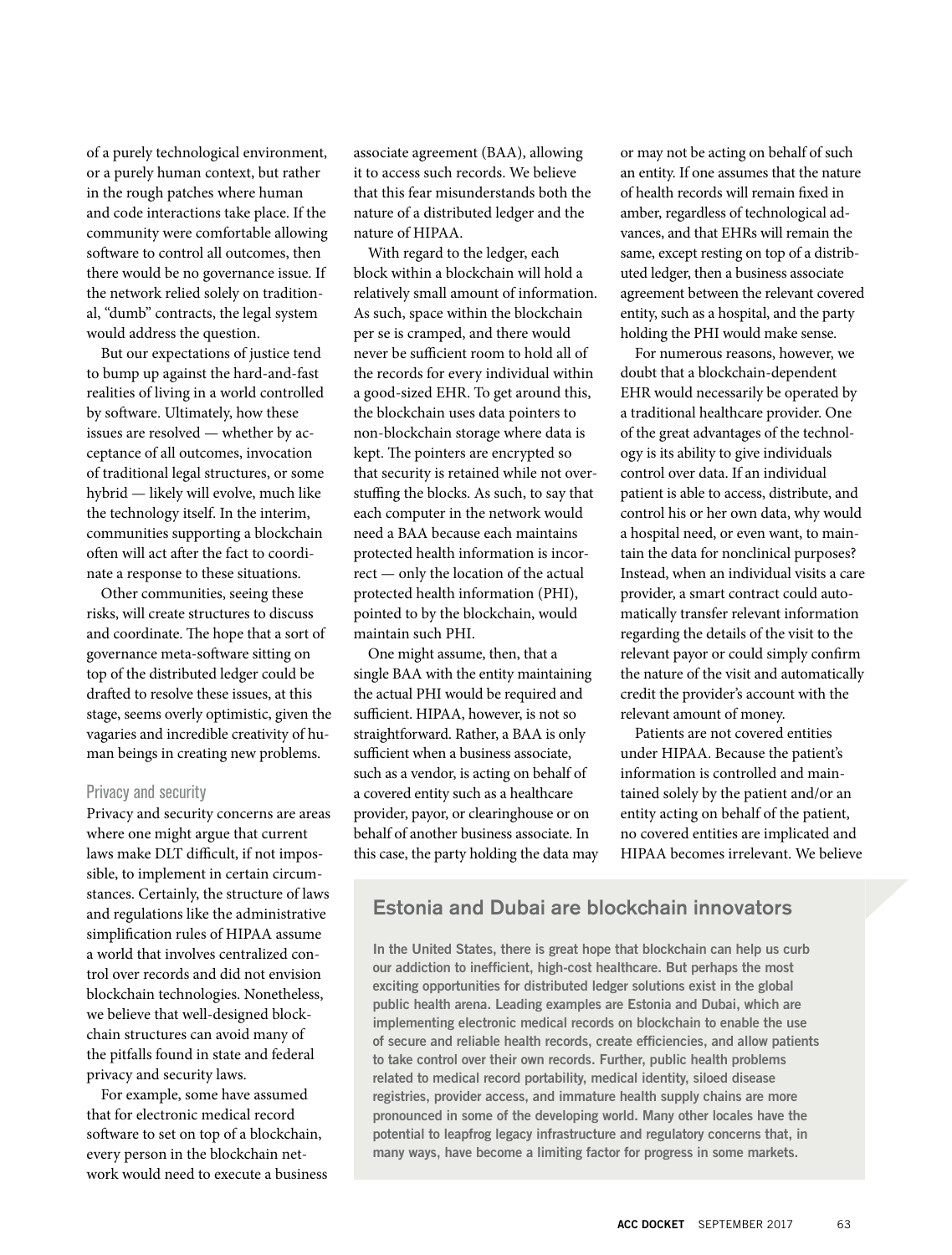a third error in the naysayers' concerns is the assumption that HIPAA and other laws will also remain encased in amber. While the law can be slow to respond, respond it eventually does. The speed with which Arizona and Vermont have implemented changes in law specific to blockchain suggest that, even if the technology outpaces legal structure for a time, fixes to such shortcomings can and will be implemented to promote the ends of those laws — increased security and privacy of personal information.

Likewise, clinical records could be controlled by both the provider and patient, and a smart contract could set rules for how data would be accessed and shared. The provider, its agent, or an unrelated third party could house the data.

#### Fraud and abuse

Another area that healthcare counsel must address regularly relates to improper payments and bills, including statutes such as federal and state anti-kickback statutes, physician self-referral statutes such as the Stark Law, and actions under federal and state False Claims Acts.

These regulatory constructs are not likely to be implicated by typical blockchain use cases per se. We eagerly anticipate the first article on whether participation in a blockchain provider community would be deemed a "referral" by each member of the network. Our short answer is no.

Nonetheless, there are two blockchain characteristics that may make these issues relevant.

First, the most famous (or infamous) use case for blockchain is in cryptocurrency and, specifically, Bitcoin. While such a use case has great value in proving the ability to create and maintain value in a currency without a centralized bank or intermediary, Bitcoin in particular has gained notoriety as the go-to currency of illicit trade. We see no reason why those wishing to illegally reward referrals would not similarly use such currency. This concern, however, is far from unique to healthcare.

Second, and of greater interest perhaps, is the potential for having blockchain technology control referrals and payments that limit the ability to game payors such as Medicare. The ability to automatically pay verified claims could limit greatly the opportunity to make false claims.

Likewise, when a provider determines that a patient needs a referral to a specialist or for a service, software setting on the blockchain could automatically generate the needed referral and control the ability of a physician or other provider to refer the individual to an entity with which the provider has a financial relationship. It also would prevent a provider from billing for services or viewing records of an individual not referred to the provider or approved by the patient. In

other words, the rules contained in the Stark Law, anti-kickback statutes, and other statutes could be contained in a smart contract, reducing the likelihood of fraud and the ever-present risk of inadvertent violations of these complex statutes and regulations. Of course, many of the regulations addressed in this section are incredibly complex and open to interpretation, making them difficult to fit within a software program. Our, perhaps naïve, hope is that smart contracts and other technologies would encourage legislators and regulators to draft straightforward rules that are code ready such that they could be enforced automatically via software.

# This transformative technology will take time

Blockchain has the potential to be a transformative technology in healthcare, and, as with any new technology platform, adoption will take time. But make no mistake, blockchain will affect healthcare in a very meaningful way, and industry, government, and consortia will do their best to accelerate its use. Our job is to make sure we understand the business models and then help clients break through the hype with answers, or at least help identify issues that need to be tackled and, if possible, provide some action plans. Staying on top of emerging legal issues, and figuring out what is new and not new, should help us do our part. **ACC**

#### **ACC EXTRAS ON …** Blockchain

#### *ACC Docket*

The Rise of Fintech: An Impact Analysis and Blockchain Case Study (April 2017). *www. accdocket.com/articles/the-riseof-fintech.cfm*

Technology and the Power of the Easily Overlooked (April 2017). *www.acc.com/legalresources/ resource.cfm?show=1455651*

The Future of Contracts: Automation, Blockchain, and Smart Contracts (Dec. 2016). *www.acc.com/legalresources/ resource.cfm?show=1454306*

#### **Program Material**

Smart Contracts (Oct. 2016). *www.acc.com/legalresources/ resource.cfm?show=1445248* Explanation, Regulation, And Litigation of Virtual Currencies (Oct. 2015). *www.acc.com/legalresources/ resource.cfm?show=1414841*

#### **Top Ten**

Top Ten Tech Tips for Corporate Lawyers (May 2016). *www.acc.com/legalresources/ publications/topten/top-10-techtips-for-corporate-lawyers.cfm*

ACC HAS MORE MATERIAL ON THIS SUBJECT ON OUR WEBSITE. VISIT *WWW.ACC.COM*, WHERE YOU CAN BROWSE OUR RESOURCES BY PRACTICE AREA OR SEARCH BY KEYWORD.